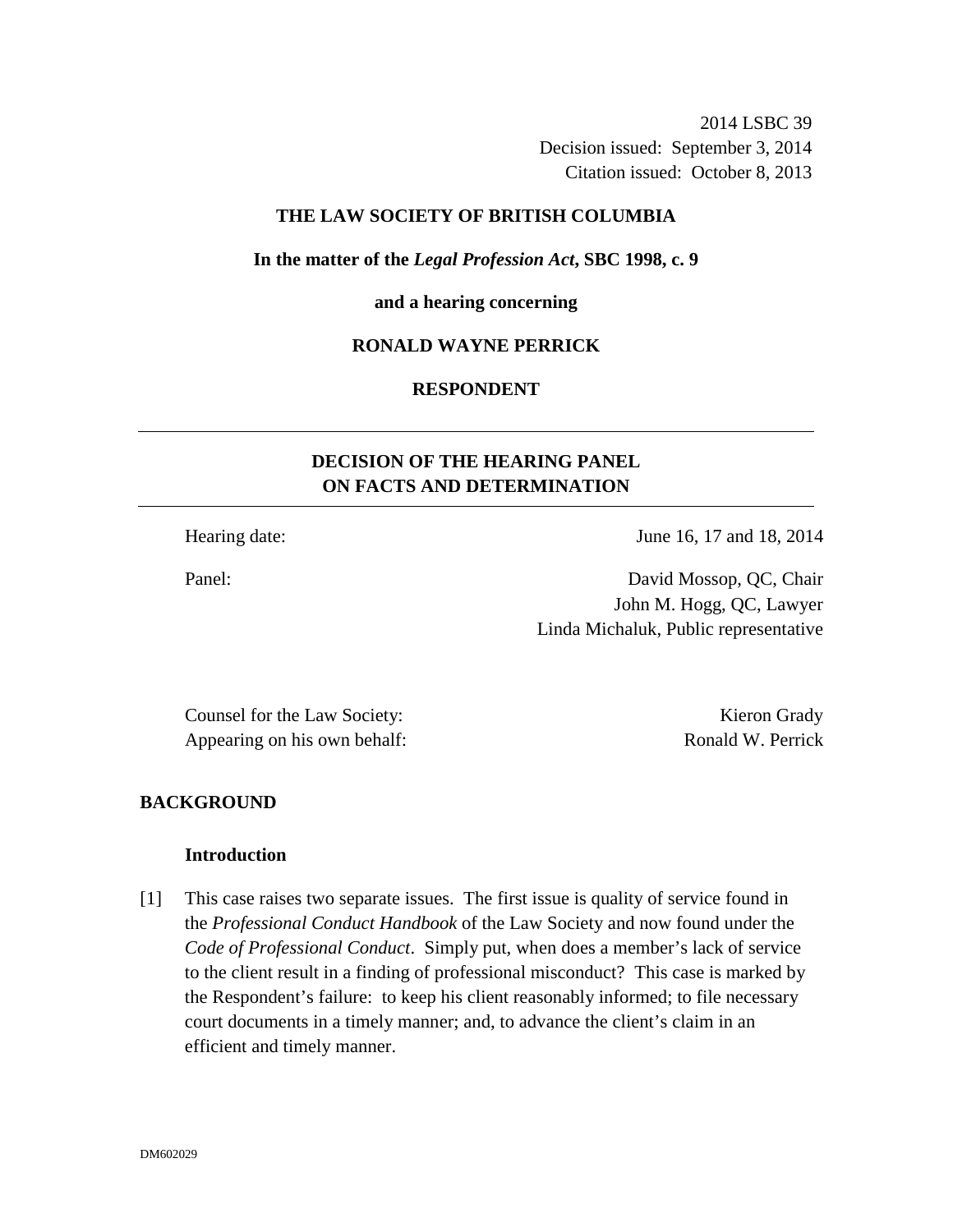[2] The second issue is the failure of the Respondent to respond reasonably promptly to the correspondence from lawyers on the other side.

#### **Citation**

- [3] The citation reads as follows:
	- 1. In the course of representing your client, SM, in matters arising from motor vehicle accidents on or about April 9, 2002 and December 2, 2004, you failed to serve her in a conscientious, diligent and efficient manner so as to provide a quality of service at least equal to that which would be expected of a competent lawyer in a similar situation, contrary to Chapter 3, Rules 3 and 5 of the *Professional Conduct Handbook* then in force. In particular, you failed to do some or all of the following:
		- (a) keep your client reasonably informed by failing to provide her with copies of material correspondence sent to you about the accidents or inform her of the contents of that correspondence;
		- (b) disclose to your client the service of a Demand for Discovery of Documents dated December 14, 2004 and her obligations pursuant to that Demand;
		- *(c) disclose to your client that opposing counsel had requested Examinations for Discovery be conducted;*
		- (d) disclose to your client that a mediation had been scheduled for September 19, 2008 until after the date was cancelled;
		- *(e) provide your client with a copy of the Formal Offer to Settle dated April 3, 2006 and discuss the Offer with your client and explain to her the consequences of rejecting the Offer;*
		- (f) disclose promptly to your client that opposing counsel was seeking to have the claims dismissed and adequately explain to her the chances of that occurring;
		- (g) provide your client with copies of application materials provided by opposing counsel in February 2009 and July 2009 seeking to dismiss her claims;
		- (h) promptly file a Statement of Claim in respect of the April 9, 2002 accident as required by the Supreme Court Rules;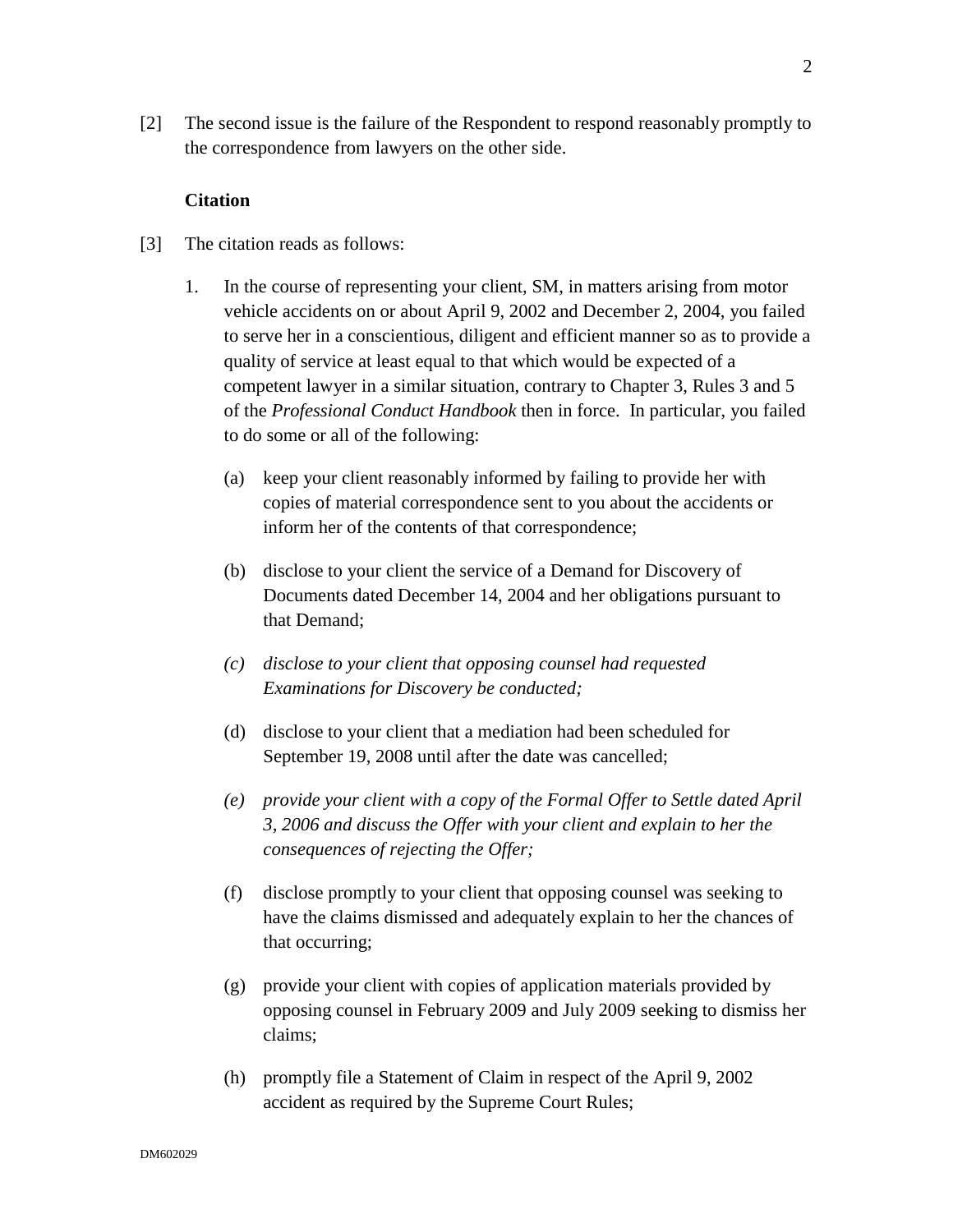- (i) promptly file a Statement of Claim in respect of the December 2, 2004 accident as required by the Supreme Court Rules; and
- (j) take substantive steps, promptly or at all, to advance your client's claims to settlement or trial.

This conduct constitutes professional misconduct, pursuant to section 38(4) of the *Legal Profession Act*.

2. In the course of representing your client, SM, in matters arising from motor vehicle accidents on or about April 9, 2002 and December 2, 2004, you failed to reply reasonably promptly to some or all of the letters dated December 14, 2004; March 3, 2005; April 4, 2005; May 13, 2005; October 14, 2005; December 8, 2005; September 26, 2006; February 6, 2007; *November 4, 2008* and *April 27, 2009*, from opposing counsel that required a response, contrary to Chapter 11, Rule 6 of the *Professional Conduct Handbook* then in force.

This conduct constitutes professional misconduct, pursuant to s. 38(4) of the *Legal Profession Act*.

### **Evidence and admission**

- [4] The following witnesses were called by the Law Society of BC:
	- (a) SM, the former client;
	- (b) Fernanda Batista, a staff lawyer with ICBC;
	- (c) Christopher Doll, a private lawyer representing ICBC;
	- (d) Brenda Adlem, a staff lawyer with the Law Society of British Columbia; and
	- (e) the Respondent.
- [5] In addition, documentary evidence was also presented to the Hearing Panel.
- [6] The Respondent gave evidence in chief on the last day of the hearing. During his evidence, the Respondent indicated that he was prepared to make some admissions in regards to the citation. At that point, the Hearing Panel adjourned for lunch and gave the Respondent and counsel for the Law Society time to see if an agreement could be reached.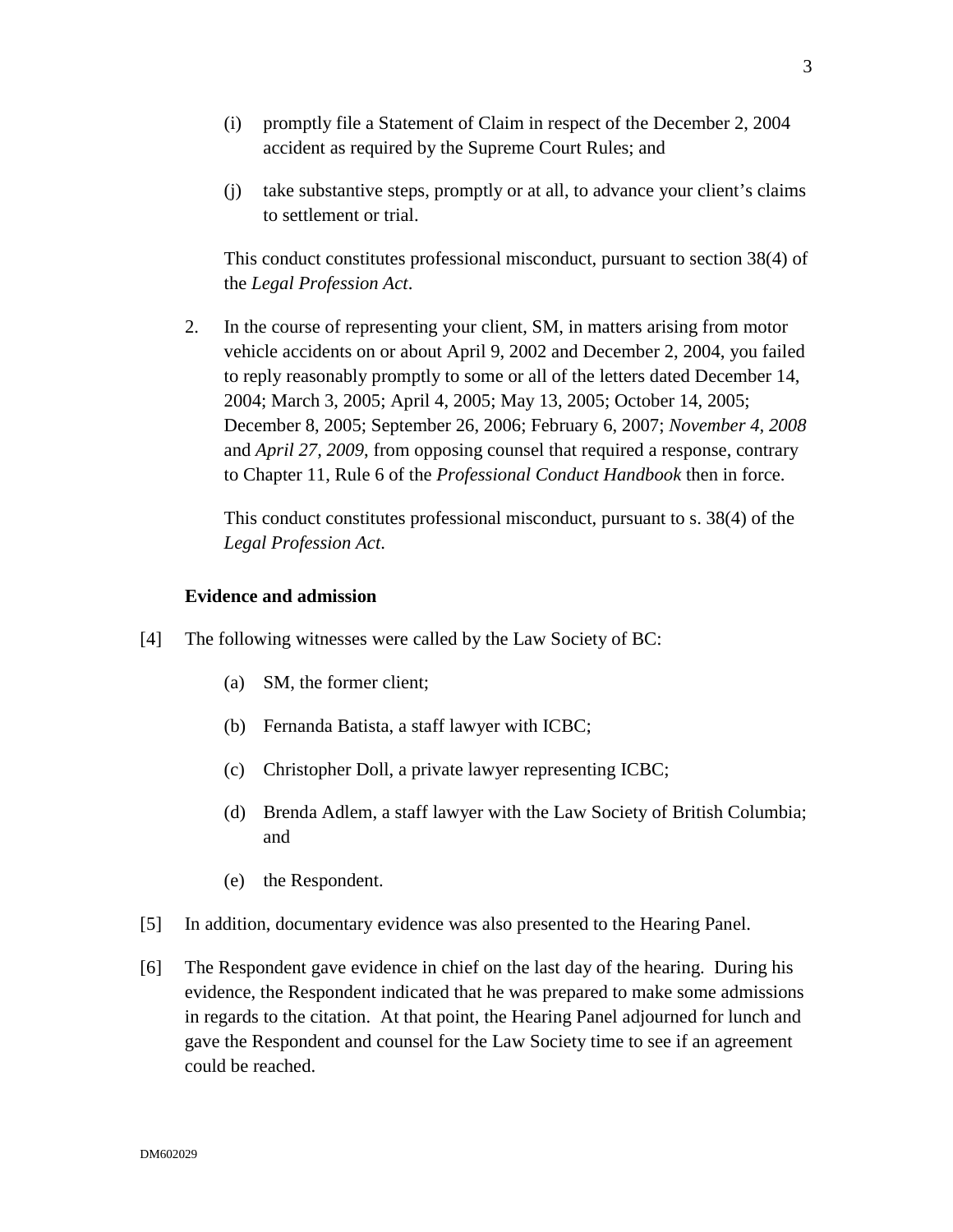- [7] After lunch, the parties indicated that an agreement had been reached. The Respondent would admit all of the matters listed in the first allegation other than 1(c) and 1(e); the Law Society counsel agreed to withdraw 1(c) and 1(e).
- [8] With respect to the second allegation in the citation, the parties agreed that the Respondent would admit to allegation 2 in regards to all matters other than the letters dated November 4, 2008 and April 27, 2009. The Law Society agreed to withdraw those matters from the allegation 2.
- [9] For clarity then, matters that that have been withdrawn are highlighted in italics in the citation reproduced above. We refer to this as the amended citation.
- [10] Even though the parties have reached an agreement that professional misconduct took place, this Panel still has to satisfy itself that professional misconduct happened. In most cases, the parties present a statement of agreed facts. However, in this case, the admission took place during the proceedings.
- [11] This Panel is satisfied that professional misconduct took place in respect of the amended citation.

### **ISSUES**

- [12] Did the Respondent engage in professional misconduct in the quality of service provided to SM as set out in the amended citation?
- [13] Did the Respondent engage in professional misconduct in failing to respond reasonably promptly to correspondence from the other side's lawyers?

# **FACTS**

#### **The lawyer and the client**

- [14] The Respondent obtained an undergraduate BA in commerce in 1969. He subsequently went to the University of Saskatchewan law school for his first year law. He then transferred to UBC law school. He graduated from UBC with a law degree and articled.
- [15] He became of partner of a firm in Richmond for the most part of the 1970s.
- [16] He left the firm in 1979 on good terms. He set up his own practice as a sole practitioner in North Vancouver on May 31, 1979. He has been practising as a sole practitioner since that date in that city.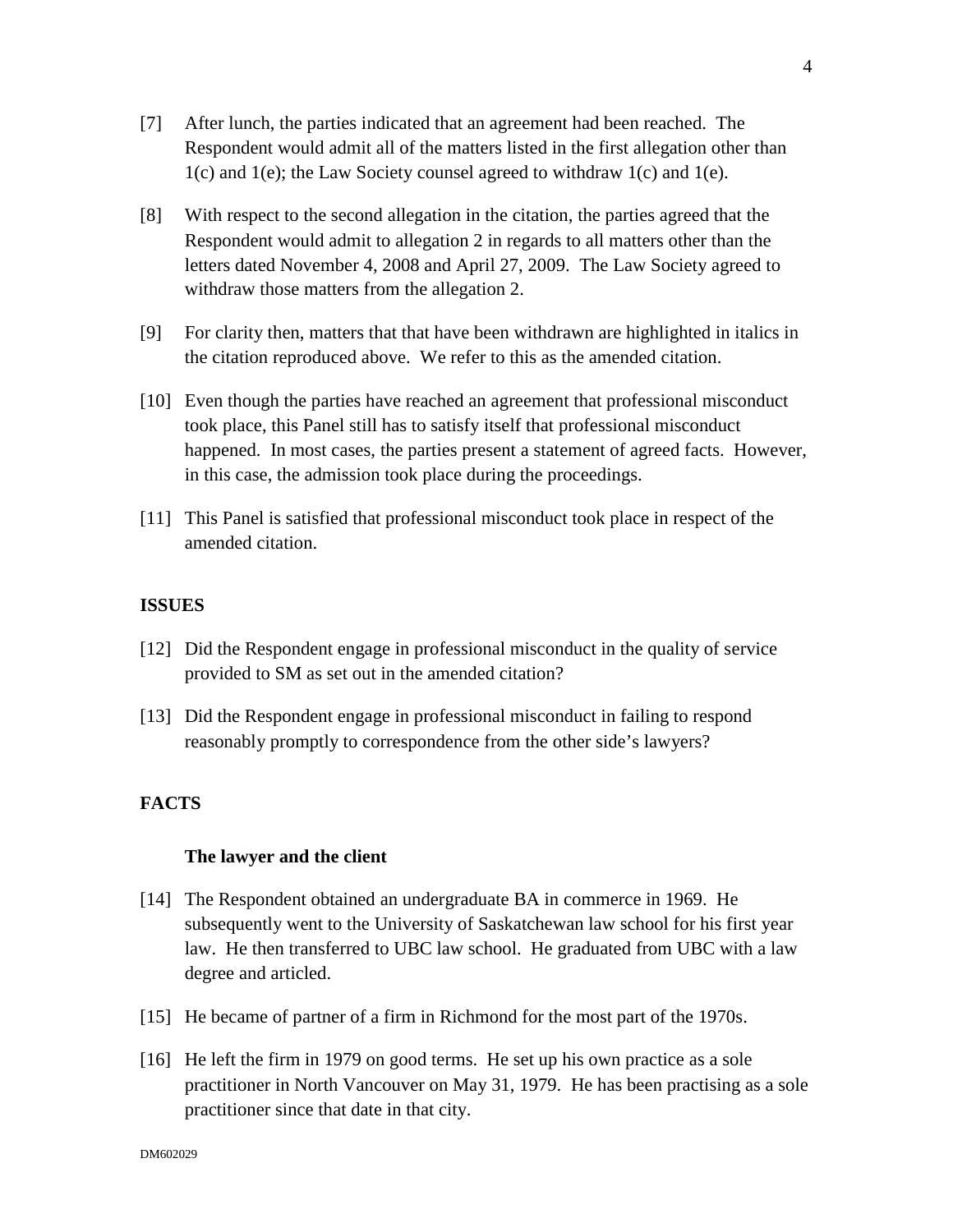- [17] This practice in North Vancouver suited his lifestyle. The Respondent is married and has six children. Five of these children are adopted. There are also grandchildren. This extended family lives mostly in the North Vancouver area.
- [18] The Respondent's law office is just a few minutes away from his home. The Respondent had set up a good work-life balance. His family thrived. He is also proud of the fact that he handled close to 10,000 files during his legal career.
- [19] SM is the wife of a friend and business associate of the Respondent. That friend first referred SM to the Respondent in 1996 in regards to a motor vehicle accident. At that time, the Respondent provided SM with unbundled legal services. However, at that time we did not call such services unbundled legal services. What the Respondent did for SM was to advise her on the settling of the motor vehicle accident with ICBC. The client, SM, dealt directly with ICBC and directly negotiated the settlement. This worked to her advantage. The initial offer of settlement made by ICBC was \$3,500. She ultimately was able to get \$10,000. The Respondent charged SM around \$1,000. SM's evidence before the tribunal was that she was satisfied with the legal services provided by the Respondent in regards to this matter. The evidence also was that there was no written retainer agreement between the Respondent and SM.

#### **The April 9, 2002 accident (accident number one)**

- [20] SM was driving a Ford Escape with her daughter as a passenger. The car was rearended, and an airbag was deployed. SM complained of left buttock and low back pain and neck pain. She was taken to UBC hospital. As time went on she complained of other symptoms common with rear-end collisions. She was given medication to control the pain and saw a physiotherapist and a massage therapist. She missed some work. The symptoms continued for some time.
- [21] SM dealt directly with ICBC in an attempt to negotiate a settlement. This was not the first motor vehicle accident that SM had been involved in, and therefore she had some experience in dealing with adjusters. Although not a novice in this area, she certainly did not have the experience or the skills of an experienced personal injury lawyer.
- [22] ICBC made an offer directly to her of \$25,000.
- [23] In the fall of 2003, SM contacted the Respondent to see if he could assist her in settling the matter.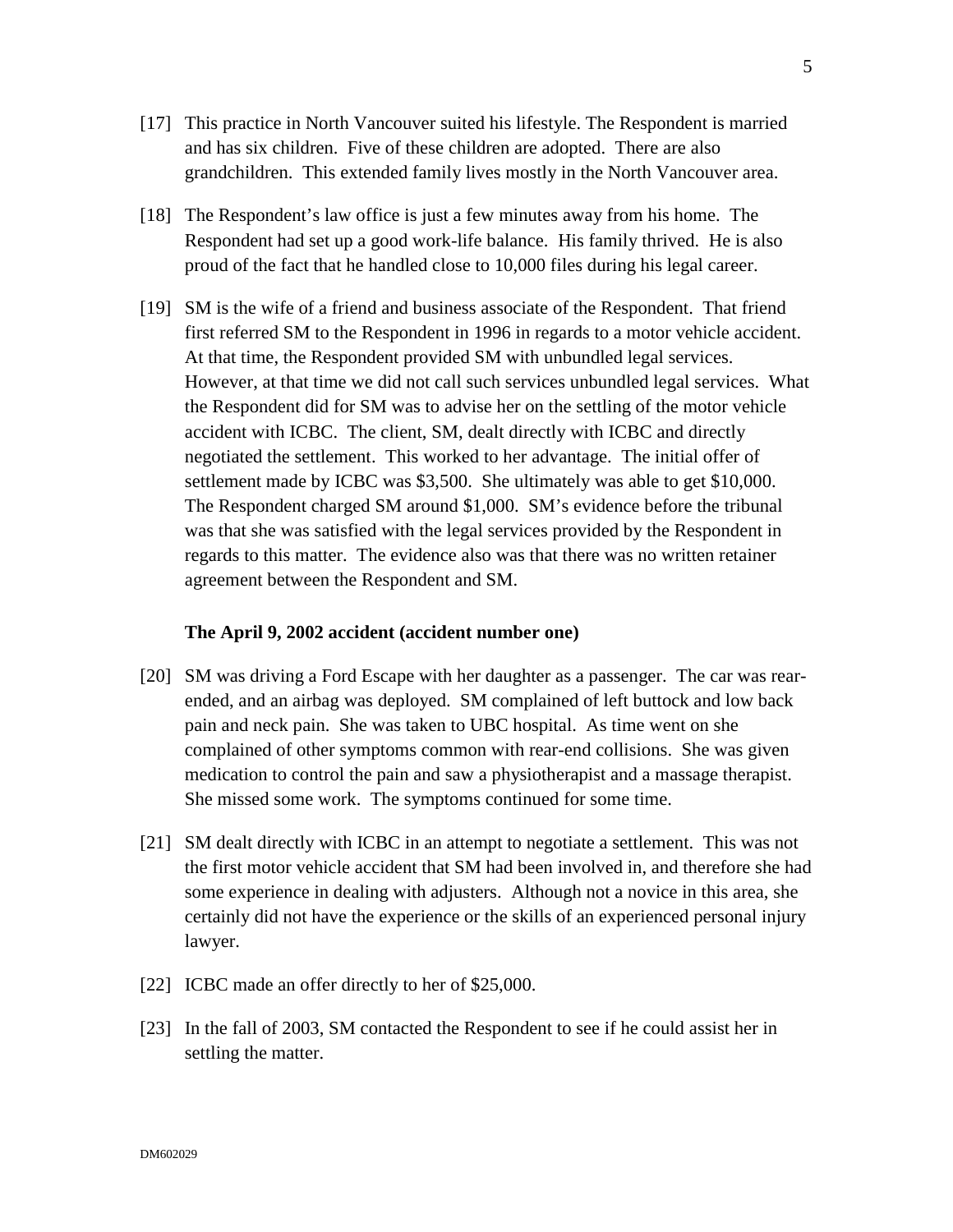- [24] There was no written retainer between the parties. There is no agreement as to how the legal fees were to be calculated. Was it going to be on an hourly basis or on a contingency basis? The evidence of SM and the Respondent about the exact nature of the retainer left a great deal to be desired. However, after the initial contact SM continued to deal with the adjusters at ICBC. At the same time, the Respondent did provide some classic legal services to SM, namely the issuance of the Writ of Summons on March 31, 2004, just ten days before the expiration of the two-year limitation period. The best way to describe the implied retainer agreement between the parties is that SM would continue to negotiate with the adjustor while the Respondent would handle legal matters. However, in 2005, ICBC demanded SM deal through her lawyer, the Respondent.
- [25] The retainer lasted from the fall of 2003 until June of 2011 when SM finally obtained her money (\$20,000) from the Respondent. In the Panel's view, this is a very long time for a very simple case.

#### **The December 2, 2004 accident (accident number two)**

- [26] To complicate matters, SM and her daughter were involved in another motor vehicle accident on December 2, 2004. Again, there was a rear-end collision with soft tissue injuries. There was no issue of liability. This retainer was never completed to settlement or trial by the Respondent. SM became disenchanted with the legal services provided by the Respondent. However, to be fair to the Respondent, SM ultimately settled on terms similar to what the Respondent was able to negotiate with ICBC.
- [27] Overall, SM was not satisfied with the legal services provided by the Respondent in regards to accident number one and accident number two. Her dissatisfaction led her to retain other counsel on accident number two and bring a negligence action against the Respondent. This action was ultimately settled out of court.
- [28] The Respondent admits he failed to keep SM reasonably informed and to provide her with copies of material correspondence sent to him about the above two accidents, or to reasonably inform her of the content of such correspondence. SM's evidence corroborates this.
- [29] The Respondent had been served with a Demand for Discovery of Documents dated December 14, 2004 in regards to accident number one. He failed to inform SM of this promptly. Of more importance, he failed to inform SM of her obligations under the *Rules of Court* in regards to this Demand for Discovery of Documents.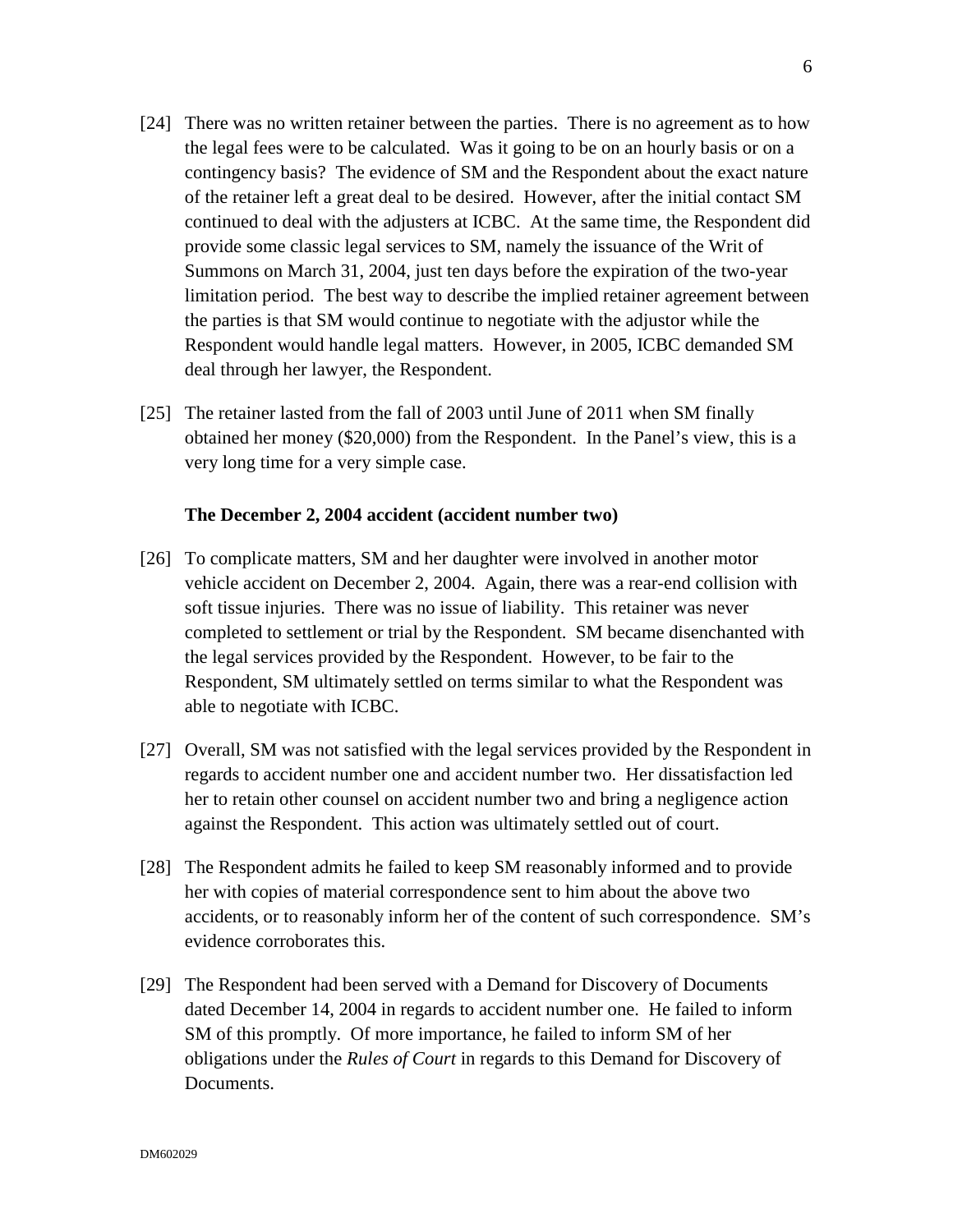- [30] The Respondent admits that he failed to inform SM that mediation had been scheduled for September 19, 2008 until after the date was cancelled.
- [31] The Respondent was late in filing a Statement of Claim in regards to accident number one. The original Writ was filed on March 31, 2004. The Statement of Claim was not filed until July 8, 2005, some sixteen months later. Counsel on the other side was constantly asking the Respondent to file and serve a Statement of Claim. He delayed.
- [32] This is not the only time he failed to file a Statement of Claim in a timely manner pursuant to the *Rules*. In regards to accident number two, the original Writ was issued on November 29, 2006, but was never served. Nevertheless, an Appearance was filed by counsel for ICBC on October 2, 2008. However, the Respondent did not file a Statement of Claim until August 14, 2009; again well beyond the time limits specified by the *Rules of Court*. This, no doubt, was spurred on by a Notice of Motion (Application) to have the action regarding accident number two dismissed for failure to provide both a Statement of Claim and a List of Documents.
- [33] There was also an application brought by opposing counsel in regards to accident number one for failure to provide a List of Documents. This will be discussed below.
- [34] The Respondent recommended that SM settle accident number one for the same amount she was offered back in 2003, namely \$25,000. This offer had been made directly to her by ICBC. The Respondent had done nothing to increase the amount that SM ultimately settled for some years later. The Respondent failed to respond properly to a number of letters from the lawyers on the other side in regards to accident number one.
- [35] These letters were dated December 4, 2004; March 3, 2005; April 4, 2005; May 13, 2005; October 14, 2005; December 8, 2005; September 26, 2006; and February 6, 2007.
- [36] These letters demanded a number of things, including service of the Statement of Claim and demands for the List of Documents. Finally, counsel for the other side brought an application to dismiss both actions for failure to provide a List of Documents and failure to provide a Statement of Claim in regards to accident number two.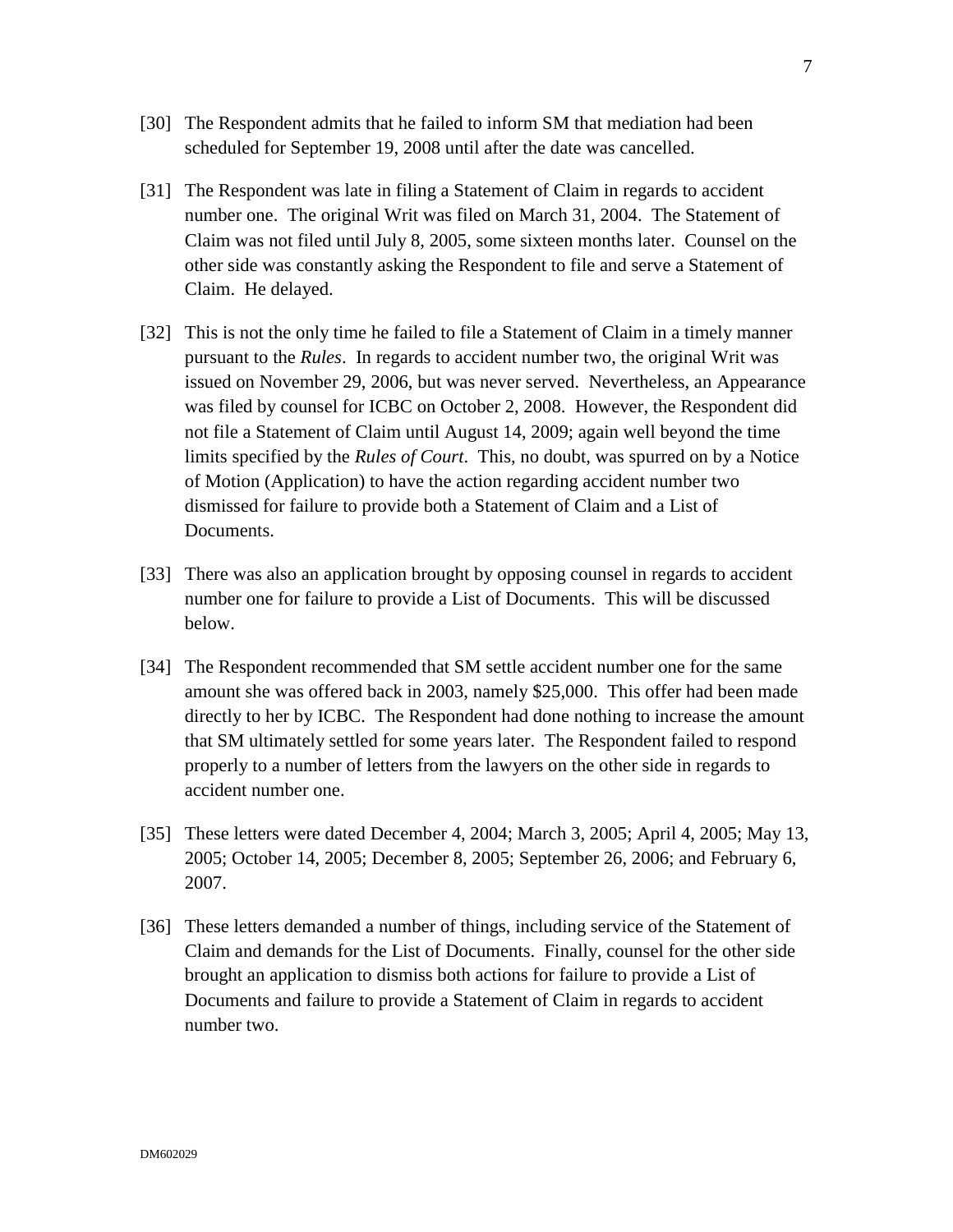- [38] Then there is the issue of the settlement of the claims. In regards to accident number one, a reading of his Statement of Accounts to SM indicates the following:
	- (a) There is no evidence that he obtained a medical opinion or talked to Dr. G, the family doctor, about accident number one.
	- (b) There is no indication that he read over the medical records of Dr. G. Instead he relied on an opinion from a specialist, Dr. T. This doctor was paid for by ICBC.
- [39] From a common sense point of view, this Panel finds it a marked departure for a lawyer to recommend a settlement when he had not reviewed the medical records of the family doctor. He had not talked to the family doctor about the accident or sought a second medical opinion. Instead he relied on a medical report from a doctor hired by ICBC.
- [40] SM responded to the quality of the legal services of the Respondent by the following:
	- (a) Accident number two was transferred to another lawyer;
	- (b) SM had the Respondent's account reviewed under the *Legal Profession Act* by a Master of the BC Supreme Court. The Master reduced the Respondent's fee from \$3,866.96 to \$500.
	- (c) SM launched a negligence action lawsuit against the Respondent with respect to his handling of both motor vehicle accidents. She settled out of court.

# **ANALYSIS AND REASONING**

[41] Counsel for the Law Society referred to a number of cases dealing with quality of service including:

*Law Society of BC v. Tsang*, 2005 LSBC 18;

*Law Society of BC v. Epstein*, 2011 LSBC 12:

*Law Society of BC v. McLellan*, 2001 LSBC 23;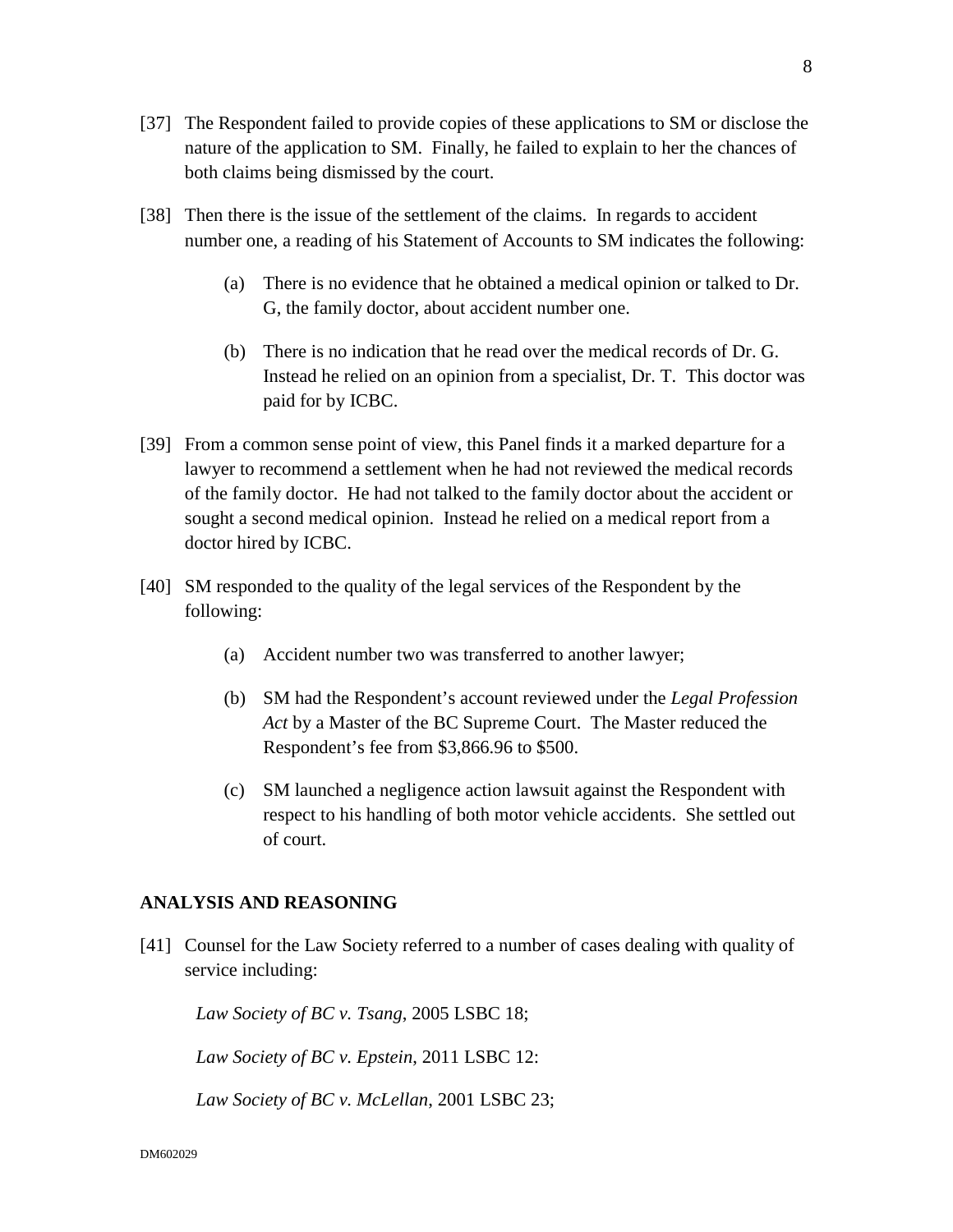*Law Society of BC v. Wilson*, 2012 LSBC 06;

*Law Society of BC v. Simons*, 2012 LSBC 23;

*Law Society of BC v. Johnston*, 2013 LSBC 04;

*Law Society of BC v. Perrick*, 2014 LSBC 03; and

*Law Society of BC v. Hart*, 2014 LSBC 17.

- [42] These cases are of limited value. Most of the cases proceeded on the basis of an agreed statement of facts and admission that professional misconduct took place. There is very little legal analysis of what quality of service means.
- [43] However, there is one case that is of some assistance to this panel. In *Law Society of BC v Epstein*, 2011 LSBC 12 at paragraphs 15 and 16 the following is stated:
	- [15] The test for determining whether professional misconduct has occurred is that set out in *Law Society of BC v. Martin*, 2005 LSBC 16 at paragraph [171], namely, *"whether the facts as made out disclose a marked departure from that conduct the Law Society expects of its members." The panel in Martin also noted (at paragraph [154]) that a lawyer's conduct meets that standard if it "displays culpability which is grounded in a fundamental degree of fault, that is, whether it displays gross culpable neglect of his duties as a lawyer."*
	- [16] The Law Society's *Professional Conduct Handbook* is one source of information as to the conduct the Law Society expects of its members. Chapter 3, Rule 3, headed "Quality of Service", reads, in part:

A lawyer shall serve each client in a conscientious, diligent and efficient manner so as to provide a quality of service at least equal to that which would be expected of a competent lawyer in a similar situation. Without limiting the generality of the foregoing, the quality of service provided by a lawyer may be measured by the extent to which the lawyer:

- (a) keeps the client reasonably informed,
- (c) responds, when necessary, to the client's telephone calls,
- (f) answers within a reasonable time a communication that requires a reply,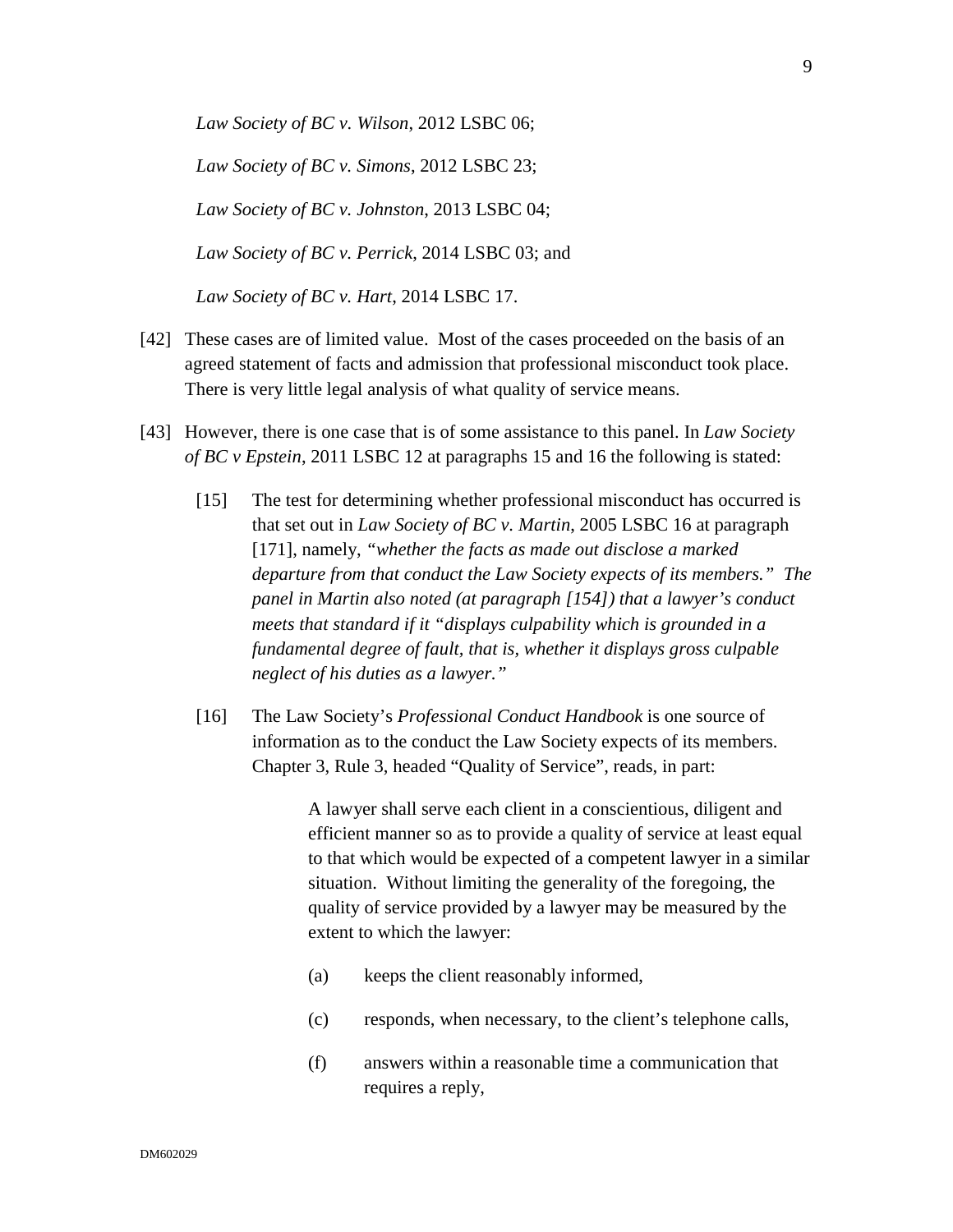- (g) does the work in hand in a prompt manner so that its value to the client is not diminished or lost,
- (h) prepares documents and performs other legal tasks accurately,

#### [emphasis added]

- [44] What does this quotation mean? This Panel feels the question of quality of service means something beyond pure negligence. This comes from the requirement of a marked departure that is characterized by gross culpable neglect of a lawyer's duties. Although that threshold may be passed in a single incident, it is more likely to happen in multiple occurrences in representing the client. In addition, the quality of service requirement may happen when each of the individual occurrences of themselves are not sufficient to raise concerns about quality of service. However, cumulatively, they may raise issues of quality of service.
- [45] Issues of quality of service can be divided into two general categories. One category can be described as the common sense category. An average person can determine this. This category would include such matters as: keeping the client informed, responding to correspondence, and filing court documents on time, to name a few.
- [46] The second category is more sophisticated. What is the standard of a competent lawyer in handling the file? How do you gather the facts? What legal research do you do? How do you prepare for settlement, mediation or trial? This *may* require evidence from other lawyers practising in the area. This could be described as the professional category.
- [47] This Panel wishes to make it clear that these two categories are not mutually exclusive. They can overlap. For instance, the failure of a lawyer to interview witnesses, to review important documents, to name a few, may be proved by a common sense approach or by professional evidence.
- [48] The Respondent did not serve SM in a conscientious, diligent and efficient manner equal to that expected of a competent lawyer in similar circumstances. This Panel recognizes that the relationship between the Respondent and SM was a bit unusual. It was not your traditional lawyer-client relationship as far as a personal injury claim is concerned. The relationship was for the unbundling of legal services. This Panel wishes to make it clear that it makes no finding that lawyers and clients cannot enter into the unbundling arrangements for legal services in regards to